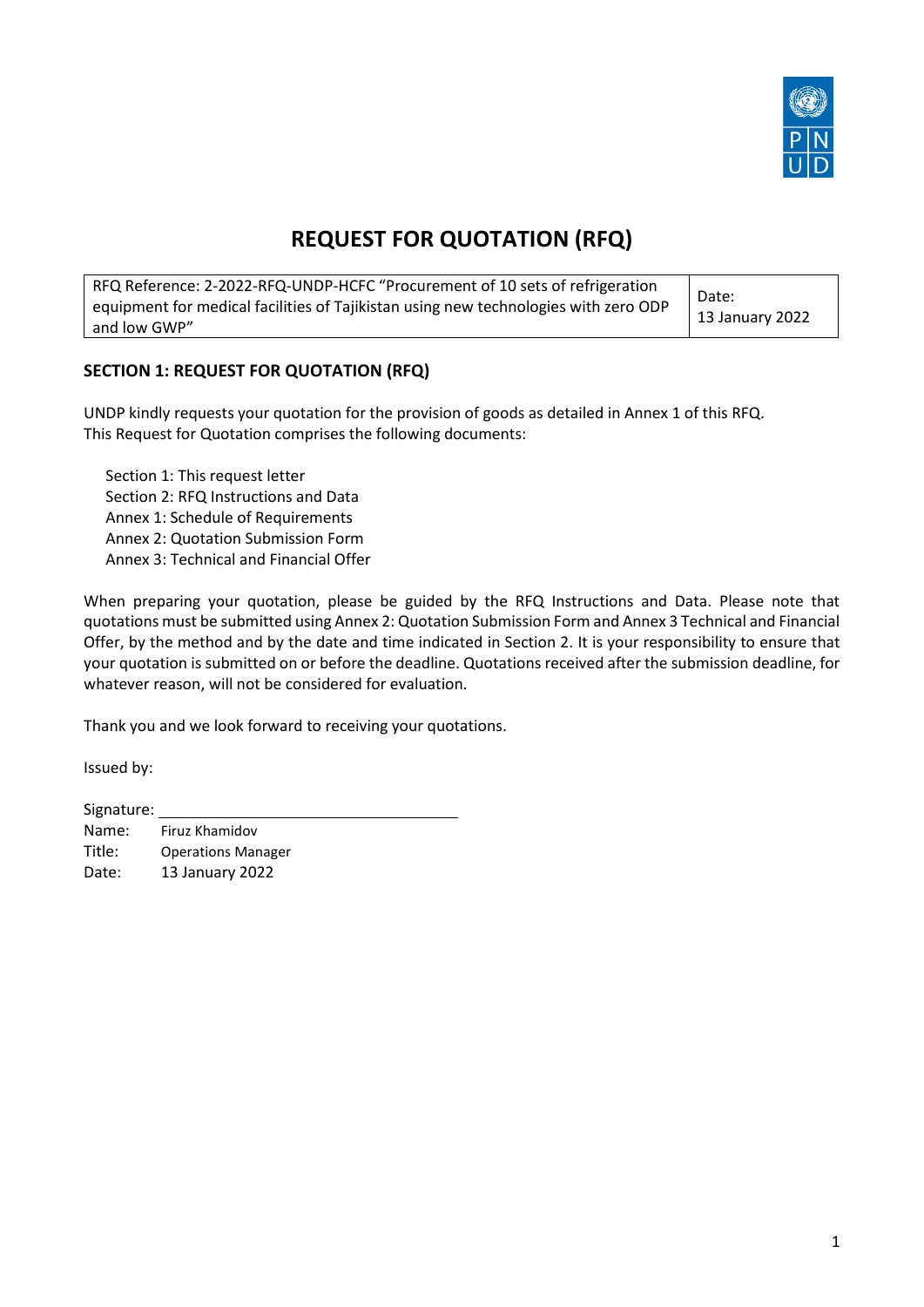# **SECTION 2: RFQ INSTRUCTIONS AND DATA**

| Introduction                | Bidders shall adhere to all the requirements of this RFQ, including any amendments made in writing<br>by UNDP. This RFQ is conducted in accordance with the UNDP Programme and Operations Policies                        |
|-----------------------------|---------------------------------------------------------------------------------------------------------------------------------------------------------------------------------------------------------------------------|
|                             | and Procedures (POPP) on Contracts and Procurement                                                                                                                                                                        |
|                             | Any Bid submitted will be regarded as an offer by the Bidder and does not constitute or imply the<br>acceptance of the Bid by UNDP. UNDP is under no obligation to award a contract to any Bidder<br>because of this RFQ. |
|                             | UNDP reserves the right to cancel the procurement process at any stage without any liability of any<br>kind for UNDP, upon notice to the bidders or publication of cancellation notice on UNDP website.                   |
| <b>Deadline for</b>         | 27 January 2022 12:00 hours local time (GMT+5)                                                                                                                                                                            |
| the<br>Submission           | If any doubt exists as to the time zone in which the quotation should be submitted, refer to                                                                                                                              |
| of Quotation                | http://www.timeanddate.com/worldclock/.                                                                                                                                                                                   |
|                             | For e-tendering submission - as indicated in e-tendering system. Note that system time zone is in<br>EST/EDT (New York) time zone.                                                                                        |
| <b>Method of</b>            | Quotations must be submitted as follows:                                                                                                                                                                                  |
| <b>Submission</b>           | $\Box$ E-tendering                                                                                                                                                                                                        |
|                             | $\boxtimes$ Dedicated Email Address (elbids.tj@undp.org)                                                                                                                                                                  |
|                             | $\boxtimes$ Courier / Hand delivery (39 Ayni street, Dushanbe, Tajikistan)<br>$\Box$ Other courier mail                                                                                                                   |
|                             | Bid submission address: UNDP office, 39 Aini street, Dushanbe, Tajikistan, elbids.tj@undp.org<br>File Format: Searchable PDF<br>٠                                                                                         |
|                             | File names must be maximum 60 characters long and must not contain any letter or special<br>٠<br>character other than from Latin alphabet/keyboard.                                                                       |
|                             | All files must be free of viruses and not corrupted.<br>٠                                                                                                                                                                 |
|                             | Max. File Size per transmission: 10Mb<br>٠                                                                                                                                                                                |
|                             | Mandatory subject of email: Bid proposal for 2-2022-RFQ-UNDP-HCFC<br>٠<br>Multiple emails must be clearly identified by indicating in the subject line "email no. X of Y",<br>٠                                           |
|                             | and the final "email no. Y of Y.                                                                                                                                                                                          |
|                             | It is recommended that the entire Quotation be consolidated into as few attachments as<br>٠<br>possible.                                                                                                                  |
|                             | The bidder should receive an email acknowledging email receipt.<br>٠                                                                                                                                                      |
|                             | [For e-Tendering method, click the link https://etendering.partneragencies.org and insert Event ID<br>information]                                                                                                        |
|                             | Insert BU Code and Event ID number                                                                                                                                                                                        |
|                             | Detailed instructions on how to submit, modify or cancel a bid in the e-Tendering system are<br>provided in the e-Tendering system Bidder User Guide and Instructional videos available on this link:                     |
|                             | http://www.undp.org/content/undp/en/home/operations/procurement/business/procurement-                                                                                                                                     |
|                             | notices/resources/                                                                                                                                                                                                        |
| Cost of                     | UNDP shall not be responsible for any costs associated with a Supplier's preparation and submission                                                                                                                       |
| preparation<br>of quotation | of a quotation, regardless of the outcome or the manner of conducting the selection process.                                                                                                                              |
| <b>Supplier</b>             | All prospective suppliers must read the United Nations Supplier Code of Conduct and acknowledge                                                                                                                           |
| Code of                     | that it provides the minimum standards expected of suppliers to the UN. The Code of Conduct,                                                                                                                              |
| Conduct,                    | which includes principles on labour, human rights, environment, and ethical conduct may be                                                                                                                                |
| Fraud,                      | found at: https://www.un.org/Depts/ptd/about-us/un-supplier-code-conduct                                                                                                                                                  |
| Corruption,                 | Moreover, UNDP strictly enforces a policy of zero tolerance on proscribed practices, including fraud,<br>corruption, collusion, unethical or unprofessional practices, and obstruction of UNDP vendors and                |
|                             | requires all bidders/vendors to observe the highest standard of ethics during the procurement                                                                                                                             |
|                             | process and contract implementation. UNDP's Anti-Fraud Policy can be found at                                                                                                                                             |
|                             | http://www.undp.org/content/undp/en/home/operations/accountability/audit/office of audit an<br>dinvestigation.html#anti                                                                                                   |
| <b>Gifts and</b>            | Bidders/vendors shall not offer gifts or hospitality of any kind to UNDP staff members including                                                                                                                          |
| <b>Hospitality</b>          | recreational trips to sporting or cultural events, theme parks or offers of holidays, transportation, or<br>invitations to extravagant lunches, dinners or similar. In pursuance of this policy, UNDP: (a) Shall          |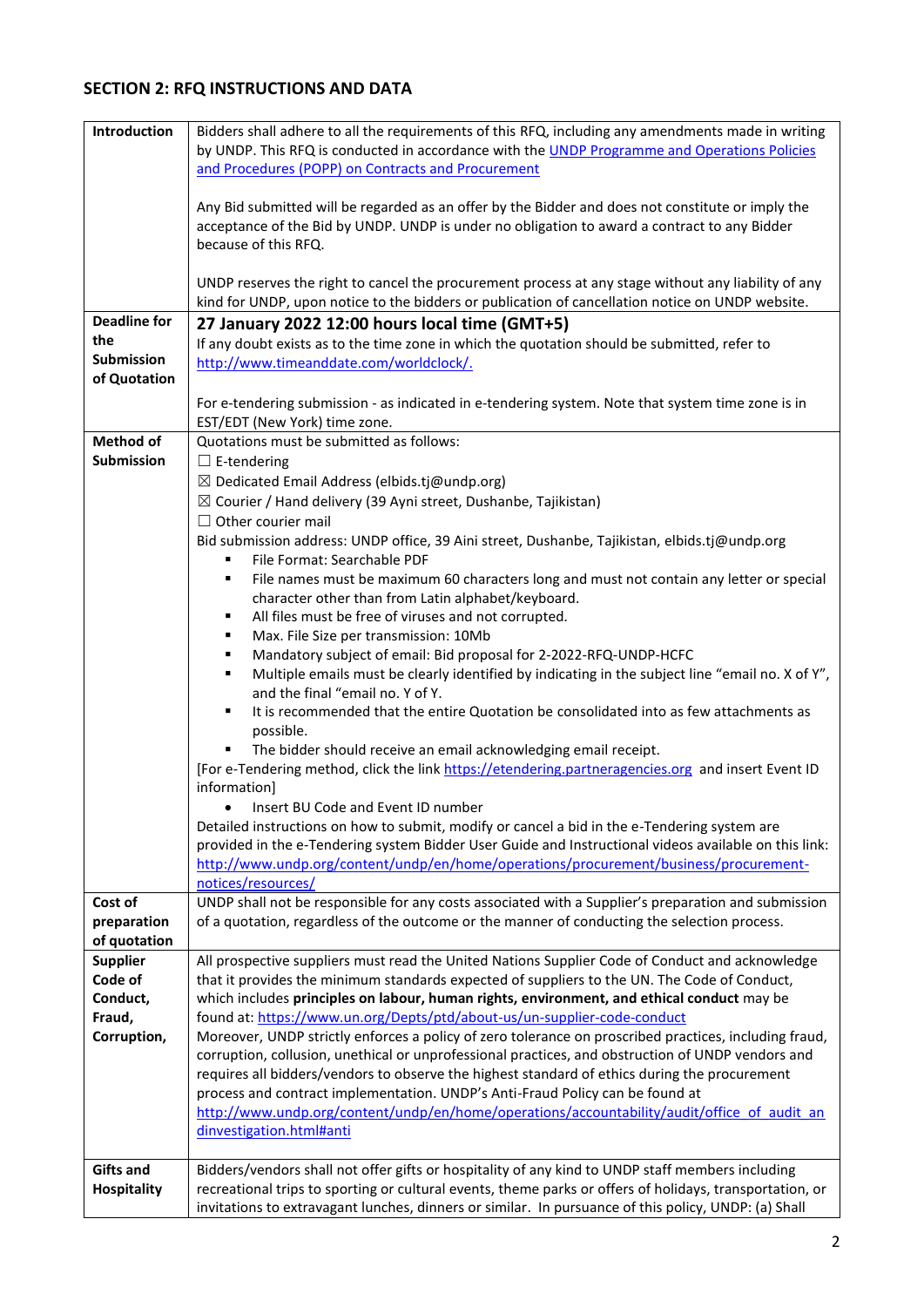|                                  | reject a bid if it determines that the selected bidder has engaged in any corrupt or fraudulent           |
|----------------------------------|-----------------------------------------------------------------------------------------------------------|
|                                  | practices in competing for the contract in question; (b) Shall declare a vendor ineligible, either        |
|                                  | indefinitely or for a stated period, to be awarded a contract if at any time it determines that the       |
|                                  | vendor has engaged in any corrupt or fraudulent practices in competing for, or in executing a UNDP        |
|                                  | contract.                                                                                                 |
| <b>Conflict of</b>               | UNDP requires every prospective Supplier to avoid and prevent conflicts of interest, by disclosing to     |
| <b>Interest</b>                  | UNDP if you, or any of your affiliates or personnel, were involved in the preparation of the              |
|                                  | requirements, design, specifications, cost estimates, and other information used in this RFQ. Bidders     |
|                                  | shall strictly avoid conflicts with other assignments or their own interests, and act without             |
|                                  | consideration for future work. Bidders found to have a conflict of interest shall be disqualified.        |
|                                  |                                                                                                           |
|                                  | Bidders must disclose in their Bid their knowledge of the following: a) If the owners, part-owners,       |
|                                  | officers, directors, controlling shareholders, of the bidding entity or key personnel who are family      |
|                                  | members of UNDP staff involved in the procurement functions and/or the Government of the                  |
|                                  | country or any Implementing Partner receiving goods and/or services under this RFQ.                       |
|                                  |                                                                                                           |
|                                  | The eligibility of Bidders that are wholly or partly owned by the Government shall be subject to          |
|                                  | UNDP's further evaluation and review of various factors such as being registered, operated, and           |
|                                  | managed as an independent business entity, the extent of Government ownership/share, receipt of           |
|                                  | subsidies, mandate, and access to information in relation to this RFQ, among others. Conditions that      |
|                                  | may lead to undue advantage against other Bidders may result in the eventual rejection of the Bid.        |
| General                          | Any Purchase Order or contract that will be issued because of this RFQ shall be subject to the            |
| <b>Conditions of</b>             | <b>General Conditions of Contract</b>                                                                     |
| Contract                         | Select the applicable GTC:                                                                                |
|                                  | $\boxtimes$ General Terms and Conditions / Special Conditions for Contract.                               |
|                                  | $\Box$ General Terms and Conditions for de minimis contracts (services only, less than \$50,000)          |
|                                  | □ General Terms and Conditions for Works                                                                  |
|                                  | Applicable Terms and Conditions and other provisions are available at UNDP/How-we-buy                     |
| <b>Special</b>                   | $\boxtimes$ Cancellation of PO/Contract if the delivery/completion is delayed by [30 days]                |
| <b>Conditions of</b><br>Contract | $\Box$ Others                                                                                             |
| Eligibility                      | A vendor who will be engaged by UNDP may not be suspended, debarred, or otherwise identified as           |
|                                  | ineligible by any UN Organization or the World Bank Group or any other international Organization.        |
|                                  | Vendors are therefore required to disclose to UNDP whether they are subject to any sanction or            |
|                                  | temporary suspension imposed by these organizations. Failure to do so may result in termination of        |
|                                  | any contract or PO subsequently issued to the vendor by UNDP.                                             |
|                                  |                                                                                                           |
|                                  | It is the Bidder's responsibility to ensure that its employees, joint venture members, sub-contractors,   |
|                                  | service providers, suppliers and/or their employees meet the eligibility requirements as established      |
|                                  | by UNDP.                                                                                                  |
|                                  | Bidders must have the legal capacity to enter a binding contract with UNDP and to deliver in the          |
|                                  | country, or through an authorized representative.                                                         |
| <b>Currency of</b>               | Quotations shall be quoted in United States Dollars or Local Currency: Tajik Somoni                       |
| Quotation                        |                                                                                                           |
| Joint                            | If the Bidder is a group of legal entities that will form or have formed a Joint Venture (JV), Consortium |
| Venture,                         | or Association for the Bid, they shall confirm in their Bid that : (i) they have designated one party to  |
| Consortium                       | act as a lead entity, duly vested with authority to legally bind the members of the JV, Consortium or     |
| or                               | Association jointly and severally, which shall be evidenced by a duly notarized Agreement among the       |
| <b>Association</b>               | legal entities, and submitted with the Bid; and (ii) if they are awarded the contract, the contract shall |
|                                  | be entered into, by and between UNDP and the designated lead entity, who shall be acting for and on       |
|                                  | behalf of all the member entities comprising the joint venture, Consortium or Association.                |
|                                  | Refer to Clauses 19 - 24 under Solicitation policy for details on the applicable provisions on Joint      |
|                                  | Ventures, Consortium or Association.                                                                      |
| <b>Only one Bid</b>              | The Bidder (including the Lead Entity on behalf of the individual members of any Joint Venture,           |
|                                  | Consortium or Association) shall submit only one Bid, either in its own name or, if a joint venture,      |
|                                  | Consortium or Association, as the lead entity of such Joint Venture, Consortium or Association.           |
|                                  | Bids submitted by two (2) or more Bidders shall all be rejected if they are found to have any of the      |
|                                  | following:                                                                                                |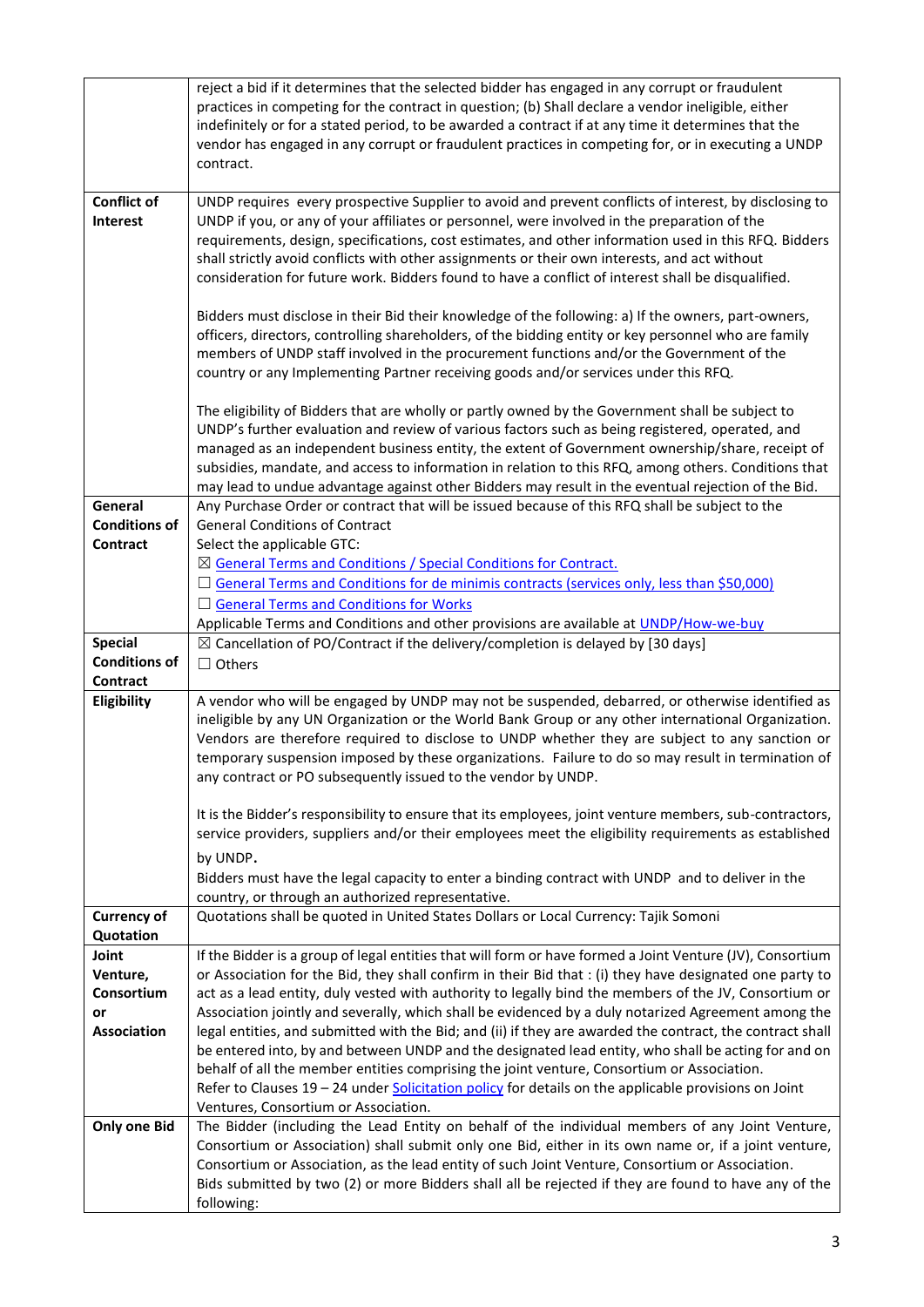|                           | a) they have at least one controlling partner, director, or shareholder in common; or b) any one of                                                                                                            |
|---------------------------|----------------------------------------------------------------------------------------------------------------------------------------------------------------------------------------------------------------|
|                           | them receive or have received any direct or indirect subsidy from the other/s; or                                                                                                                              |
|                           | b) they have the same legal representative for purposes of this RFQ; or                                                                                                                                        |
|                           | c) they have a relationship with each other, directly or through common third parties, that puts them                                                                                                          |
|                           | in a position to have access to information about, or influence on the Bid of, another Bidder regarding                                                                                                        |
|                           | this RFQ process.                                                                                                                                                                                              |
|                           | d) they are subcontractors to each other's Bid, or a subcontractor to one Bid also submits another Bid                                                                                                         |
|                           | under its name as lead Bidder: or                                                                                                                                                                              |
|                           | e) some key personnel proposed to be in the team of one Bidder participates in more than one Bid                                                                                                               |
|                           | received for this RFQ process. This condition relating to the personnel, does not apply to                                                                                                                     |
|                           | subcontractors being included in more than one Bid.                                                                                                                                                            |
| <b>Duties and</b>         | Article II, Section 7, of the Convention on the Privileges and Immunities provides, inter alia, that the                                                                                                       |
| taxes                     | United Nations, including UNDP as a subsidiary organ of the General Assembly of the United                                                                                                                     |
|                           | Nations, is exempt from all direct taxes, except charges for public utility services, and is exempt from                                                                                                       |
|                           | customs restrictions, duties, and charges of a similar nature in respect of articles imported or                                                                                                               |
|                           | exported for its official use. All quotations shall be submitted net of any direct taxes and any other                                                                                                         |
|                           | taxes and duties, unless otherwise specified below:                                                                                                                                                            |
|                           | All prices must:                                                                                                                                                                                               |
|                           | $\Box$ be inclusive of VAT and other applicable indirect taxes.                                                                                                                                                |
|                           | $\boxtimes$ be exclusive of VAT and other applicable indirect taxes                                                                                                                                            |
| Language of               | English or Russian                                                                                                                                                                                             |
| quotation                 | Including documentation including catalogues, instructions, and operating manuals.                                                                                                                             |
| <b>Documents</b>          | Bidders shall include the following documents in their quotation:                                                                                                                                              |
| to be                     | $\boxtimes$ Annex 2: Quotation Submission Form duly completed and signed.                                                                                                                                      |
| submitted                 | $\boxtimes$ Annex 3: Technical and Financial Offer duly completed and signed and in                                                                                                                            |
|                           | accordance with the Schedule of Requirements in Annex 1.                                                                                                                                                       |
|                           | including brand name, model, and the country of origin.                                                                                                                                                        |
|                           | $\boxtimes$ Photos of the proposed equipment.                                                                                                                                                                  |
|                           | $\boxtimes$ Manual/brochure on use and maintenance of the equipment (English or Russian, if applicable                                                                                                         |
|                           | upon delivery of goods).                                                                                                                                                                                       |
|                           | $\boxtimes$ Licenses, Quality Certificates for the equipment (if applicable upon delivery of goods).                                                                                                           |
|                           | $\boxtimes$ Reference from Bank certifying availability of organizations bank account and not indebtedness                                                                                                     |
|                           | of bidding company from Bank.                                                                                                                                                                                  |
|                           | $\boxtimes$ Company profile (recommendations and/or company experience).                                                                                                                                       |
|                           | $\boxtimes$ Copies of minimum 1 contract of similar value and nature implemented over the last 3 years.                                                                                                        |
|                           | $\boxtimes$ Registration certificate.                                                                                                                                                                          |
|                           | $\boxtimes$ Warranty letter for minimum 12 months.                                                                                                                                                             |
|                           | $\boxtimes$ List and value of projects performed for the last 3 years plus client's contact details who may be                                                                                                 |
|                           | contacted for further information on those contracts.                                                                                                                                                          |
|                           | $\boxtimes$ Equipment must have a factory certificate with indication of the specifications.                                                                                                                   |
|                           | $\boxtimes$ List and value of ongoing Projects with UNDP and other national/multi-national organization with                                                                                                   |
|                           | contact details of clients and current completion ratio of each ongoing project.                                                                                                                               |
|                           | $\boxtimes$ Statement of satisfactory Performance (Certificates) from the top 2 clients in terms of Contract.                                                                                                  |
|                           | value.                                                                                                                                                                                                         |
| Quotation                 | Quotations shall remain valid for 60 days from the deadline for the Submission of Quotation.                                                                                                                   |
| validity                  |                                                                                                                                                                                                                |
| period                    |                                                                                                                                                                                                                |
| <b>Price</b><br>variation | No price variation due to escalation, inflation, fluctuation in exchange rates, or any other market<br>factors shall be accepted at any time during the validity of the quotation after the quotation has been |
|                           | received.                                                                                                                                                                                                      |
| <b>Partial</b>            | $\boxtimes$ Not permitted                                                                                                                                                                                      |
| Quotes                    | $\Box$ Permitted by Lots, the Offeror may submit Quotation for separate Lots                                                                                                                                   |
| <b>Alternative</b>        | $\boxtimes$ Not permitted                                                                                                                                                                                      |
| Quotes                    | $\Box$ Permitted                                                                                                                                                                                               |
|                           | If permitted, an alternative quote may be submitted only if a conforming quote to the RFQ                                                                                                                      |
|                           | requirements is submitted. Where the conditions for its acceptance are met, or justifications are                                                                                                              |
|                           | clearly established, Click or tap here to enter text. reserves the right to award a contract based on                                                                                                          |
|                           |                                                                                                                                                                                                                |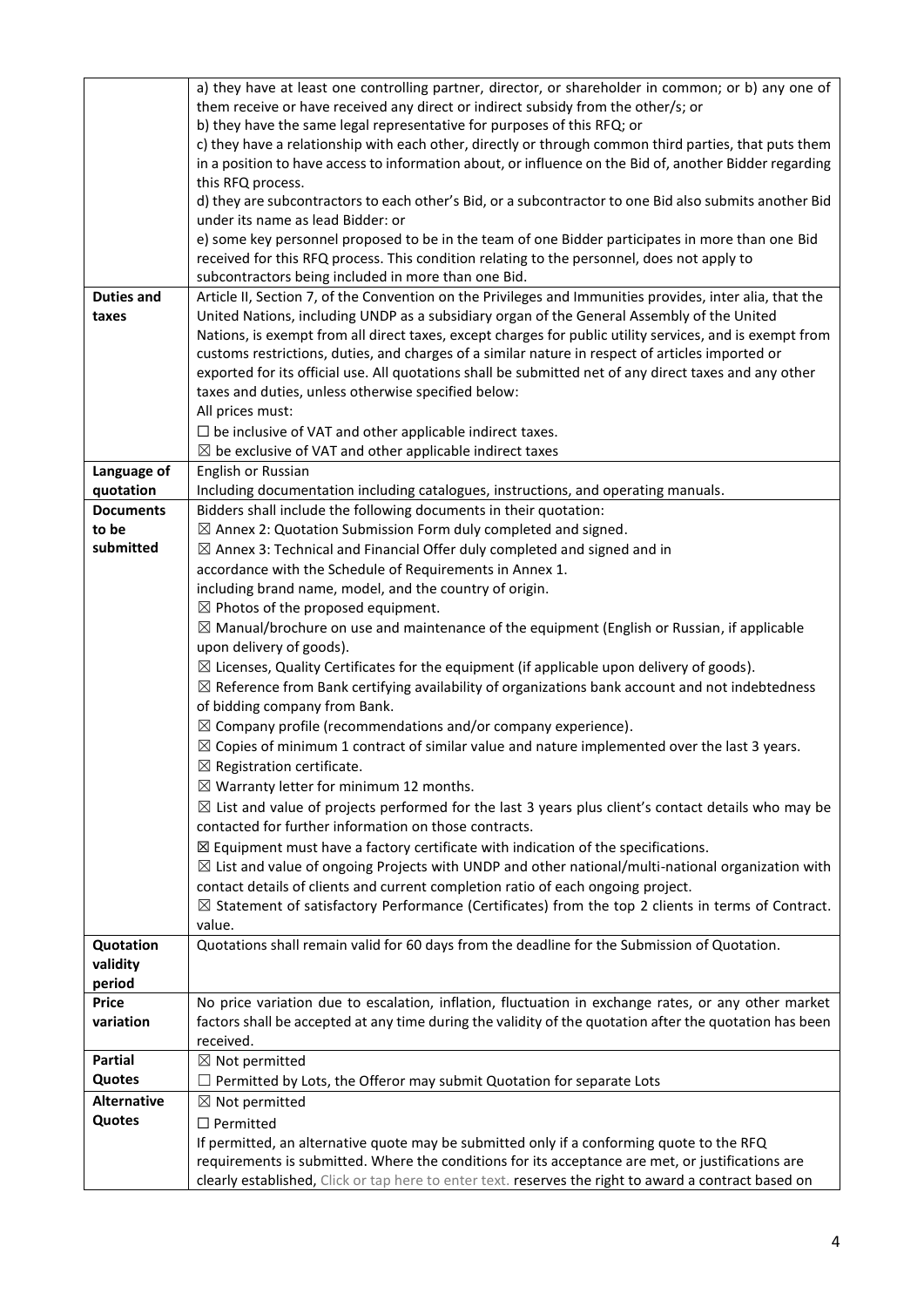|                       | an alternative quote. If multiple/alternative quotes are being submitted, they must be clearly<br>marked as "Main Quote" and "Alternative Quote" |
|-----------------------|--------------------------------------------------------------------------------------------------------------------------------------------------|
| Payment               | $\boxtimes$ 100% within 30 days after receipt of goods and submission of payment documentation. Local                                            |
| <b>Terms</b>          | vendors will be paid in National Currency of Republic of Tajikistan based at the UN exchange rate on                                             |
|                       | the day of payment. Payment will be made via Bank transfer to Vendor's Bank account.                                                             |
|                       | $\Box$ Other Click or tap here to enter text.                                                                                                    |
| <b>Conditions</b>     |                                                                                                                                                  |
| for Release           | $\boxtimes$ Passing Inspection.<br>$\boxtimes$ Passing all Testing                                                                               |
| οf                    | $\Box$ Completion of Training on Operation and Maintenance                                                                                       |
| Payment               | $\boxtimes$ Written Acceptance of Goods, Services and Works, based on full compliance with RFQ                                                   |
|                       | requirements.                                                                                                                                    |
|                       | $\boxtimes$ Others. No advance payment                                                                                                           |
| <b>Contact</b>        | E-mail address: procurement.tj@undp.org                                                                                                          |
| Person for            | Attention: Quotations shall not be submitted to this address but to the address for quotation                                                    |
| corresponde           | submission above. Otherwise, offer shall be disqualified.                                                                                        |
| nce,                  | Any delay in UNDP's response shall be not used as a reason for extending the deadline for                                                        |
| notifications,        | submission, unless UNDP determines that such an extension is necessary and communicates a new                                                    |
| and                   | deadline to the Proposers.                                                                                                                       |
| clarifications        |                                                                                                                                                  |
| <b>Clarifications</b> | Requests for clarification from bidders will not be accepted any later than 2 days before the                                                    |
|                       | submission deadline. Responses to request for clarification will be communicated UNDP                                                            |
|                       | Procurement Unit by procurement.tj@undp.org                                                                                                      |
| <b>Evaluation</b>     | $\boxtimes$ The Contract or Purchase Order will be awarded to the lowest price substantially compliant offer.                                    |
| method                | $\Box$ Other Click or tap here to enter text.                                                                                                    |
|                       |                                                                                                                                                  |
| <b>Evaluation</b>     | $\boxtimes$ Technical responsiveness/Full compliance to requirements as specified in Annex 1 and lowest                                          |
| criteria              | price.                                                                                                                                           |
|                       | $\boxtimes$ Full acceptance of the PO/ Contract General Terms and Conditions.                                                                    |
|                       | ⊠ Availability of required documents (refer to Documents to be submitted)                                                                        |
|                       | $\boxtimes$ Compliance to the delivery schedule.                                                                                                 |
|                       | $\boxtimes$ Availability of Warranty for minimum 12 months for offered equipment.                                                                |
|                       | $\boxtimes$ Minimum 3 years of experience in supplying goods/services of similar nature.                                                         |
| <b>Right not to</b>   | UNDP is not bound to accept any quotation, nor award a contract or Purchase Order                                                                |
| accept any            |                                                                                                                                                  |
| quotation             |                                                                                                                                                  |
| <b>Right to vary</b>  | At the time of award of Contract or Purchase Order, UNDP reserves the right to vary (increase or                                                 |
| requirement           | decrease) the quantity of services and/or goods, by up to a maximum twenty-five per cent (25%) of                                                |
| at time of<br>award   | the total offer, without any change in the unit price or other terms and conditions.                                                             |
| <b>Type of</b>        | ⊠ Purchase Order                                                                                                                                 |
| <b>Contract to</b>    | ⊠ Contract Face Sheet (Goods and-or Services                                                                                                     |
| be awarded            | □ Contract for Works                                                                                                                             |
|                       | Other Type/s of Contract:                                                                                                                        |
| <b>Expected</b>       | 27 February 2022                                                                                                                                 |
| date for              |                                                                                                                                                  |
| contract              |                                                                                                                                                  |
| award.                |                                                                                                                                                  |
| <b>Publication</b>    | UNDP will publish the contract awards valued at USD 100,000 and more on the websites of the CO                                                   |
| of Contract           | and the corporate UNDP Web site.                                                                                                                 |
| Award                 |                                                                                                                                                  |
| <b>Policies and</b>   | This RFQ is conducted in accordance with UNDP Programme and Operations Policies and Procedures                                                   |
| procedures            |                                                                                                                                                  |
| <b>UNGM</b>           | Any Contract resulting from this RFQ exercise will be subject to the supplier being registered at the                                            |
| registration          | appropriate level on the United Nations Global Marketplace (UNGM) website at www.ungm.org.                                                       |
|                       | The Bidder may still submit a quotation even if not registered with the UNGM, however, if the                                                    |
|                       | Bidder is selected for Contract award, the Bidder must register on the UNGM prior to contract                                                    |
|                       | signature.                                                                                                                                       |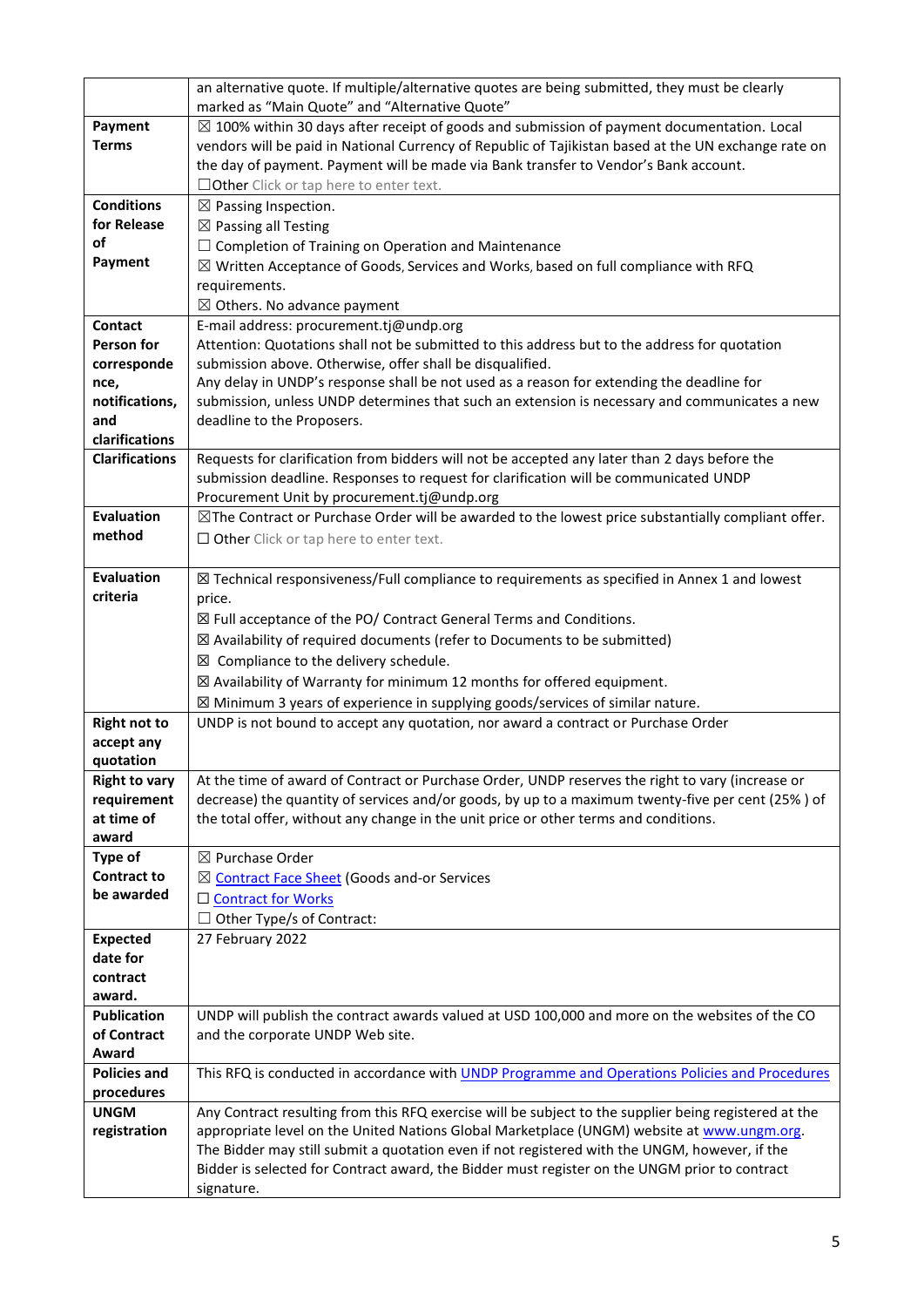## **ANNEX 1: SCHEDULE OF REQUIREMENTS**

**Technical Specifications for Goods:**

## **MEDIUM-TEMPERATURE MONOBLOCK/REFRIGERATION UNIT ASSEMBLY ON R290 or R455A, FOR REFRIGERATION CHAMBERS**

#### **СРЕДНЕТЕМПЕРАТУРНЫЙ МОНОБЛОК/ХОЛОДИЛЬНЫЙ АГРЕГАТ В СБОРЕ НА R290 или R455A, ДЛЯ ХОЛОДИЛЬНЫХ КАМЕР**

| Item<br>No   | Minimum technical requirements                                                                                                                                                                                                                                                                                                                                                                                                                                                                                                                                                                                                                                                                                                                                                                                                                                                                                                                                                                                                                                                                                                                                                                                                                                                                                                                                                                                                                                                                                                                                                                                                                                                                                                                                                                                                                                                                                                                                                                                                                                                                                                                                                                                                                                                                                               | Unit | Quantity |
|--------------|------------------------------------------------------------------------------------------------------------------------------------------------------------------------------------------------------------------------------------------------------------------------------------------------------------------------------------------------------------------------------------------------------------------------------------------------------------------------------------------------------------------------------------------------------------------------------------------------------------------------------------------------------------------------------------------------------------------------------------------------------------------------------------------------------------------------------------------------------------------------------------------------------------------------------------------------------------------------------------------------------------------------------------------------------------------------------------------------------------------------------------------------------------------------------------------------------------------------------------------------------------------------------------------------------------------------------------------------------------------------------------------------------------------------------------------------------------------------------------------------------------------------------------------------------------------------------------------------------------------------------------------------------------------------------------------------------------------------------------------------------------------------------------------------------------------------------------------------------------------------------------------------------------------------------------------------------------------------------------------------------------------------------------------------------------------------------------------------------------------------------------------------------------------------------------------------------------------------------------------------------------------------------------------------------------------------------|------|----------|
| $\mathbf{1}$ | <b>Purpose/Application</b><br>Ready-made monoblock <sup>1</sup> on R290 or R455A refrigerant for refrigeration<br>chambers with an internal volume of $12-13$ m <sup>3</sup> with a thickness of insulating<br>panels of 100 mm (polyurethane foam).                                                                                                                                                                                                                                                                                                                                                                                                                                                                                                                                                                                                                                                                                                                                                                                                                                                                                                                                                                                                                                                                                                                                                                                                                                                                                                                                                                                                                                                                                                                                                                                                                                                                                                                                                                                                                                                                                                                                                                                                                                                                         | Set  | 10       |
|              | Description of the set/kit<br>Wall-mounted, pre-tested monoblock for installation, including all the<br>necessary elements: compressor, condenser, evaporator, control panel,<br>cables, etc.<br>Electrical parts must comply with the intended use and the appropriate<br>$\bullet$<br>requirements of the standards, and the appropriate technical specifications.<br>Use of materials compatible with R290 or R455A.<br>$\bullet$<br>Cooling capacity: minimum 1.5 kW at -5 °C inside the refrigerator chamber<br>$\bullet$<br>and +45 °C at ambient temperature.<br>Compressor type: hermetic <sup>2</sup><br>$\bullet$<br>Rated power consumption: no more than 1.1 kW.<br>$\bullet$<br>Power supply: three-phase, 380 V, 50 Hz or single-phase 220 V, 50 Hz.<br>$\bullet$<br>Maximum ambient temperature: up to +48 °C<br>$\bullet$<br>Air flow of the evaporator: $1100 \div 1300$ m <sup>3</sup> /h.<br>$\bullet$<br>Condenser air flow: $1100 \div 1300$ m <sup>3</sup> /h.<br>$\bullet$<br>Reach of air flow (Air throw): $3.5 \div 4.5$ m.<br>$\bullet$<br>Refrigerant type:<br>$\bullet$<br>for R290, the amount of filling is not more than 150 grams<br>$\circ$<br>for R455A, the amount of filling is not more than 1200 grams<br>$\circ$<br>If the system is not factory charged/filled, supply enough R290 or R455A to<br>$\bullet$<br>charge/fill the system as required by the manufacturer.<br>If the monoblock compressor is not filled with oil at the factory, supply the<br>$\bullet$<br>nameplate oil for filling the compressor in accordance with the<br>manufacturer's specification.<br>Control<br>Automated control panel in Russian / English.<br>٠<br>Automatic defrosting.<br>$\bullet$<br>Automatic control system (control unit) of temperature mode, automatic<br>$\bullet$<br>defrost mode, protection system against high and low pressure of the<br>system, as well as protection system against voltage drops.<br>Rephase protection system (in cases of 3-phase power supply).<br>Additional accessories/consumables<br>Refrigerant R290 - 5 kg or Refrigerant R455A - 11 kg (for 10 units).<br>Other standard spare parts including repair kit, keys, etc. to ensure trouble-<br>$\bullet$<br>free operation for two years after the expiration of the warranty period, if<br>any. |      |          |
|              | Warranty<br>12 months after delivery.<br><b>Operating instructions/Manual</b>                                                                                                                                                                                                                                                                                                                                                                                                                                                                                                                                                                                                                                                                                                                                                                                                                                                                                                                                                                                                                                                                                                                                                                                                                                                                                                                                                                                                                                                                                                                                                                                                                                                                                                                                                                                                                                                                                                                                                                                                                                                                                                                                                                                                                                                |      |          |

 $1$  Split refrigeration systems use two cooling units, one located inside and the other on the exterior wall of the cold room. Monoblock, on the contrary, use a singular tower configuration that fit through the wall within the cold room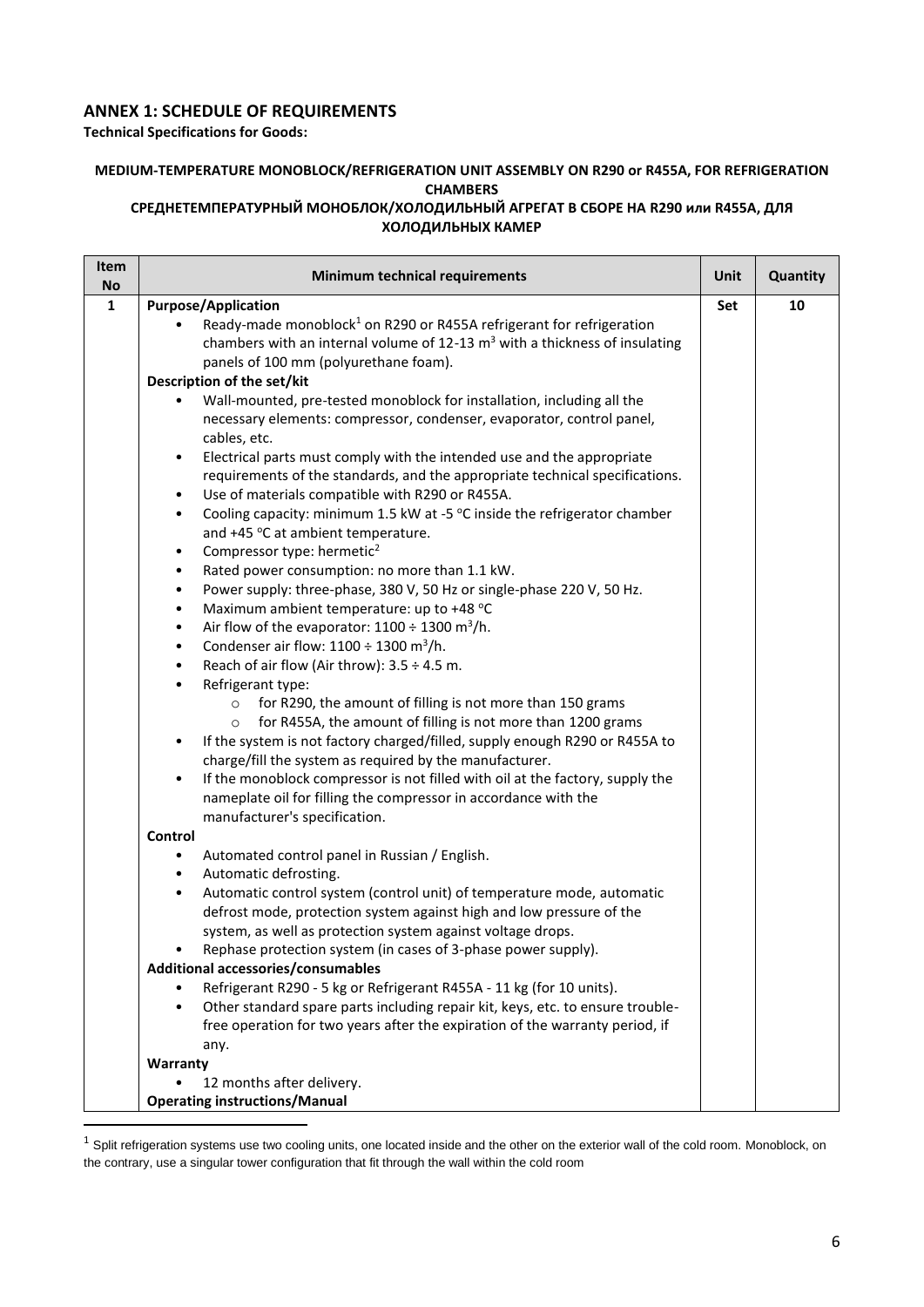| $\bullet$         | All technical documentation, including operation and maintenance, must be<br>provided in Russian or English (Russian is encouraged). |  |
|-------------------|--------------------------------------------------------------------------------------------------------------------------------------|--|
|                   | <b>Certification and standards</b>                                                                                                   |  |
|                   | Products offered must be from manufacturers with an ISO 9001 quality                                                                 |  |
|                   | management system certificate (internationally recognized quality                                                                    |  |
|                   | management system certificates equivalent to ISO will also be considered).                                                           |  |
|                   |                                                                                                                                      |  |
|                   | Compliance with IEC 60335-2-89/EN 60335-2-89/EN 378 standards.                                                                       |  |
|                   | Compliance with IEC 60079-10-1 "Explosive Atmospheres" where applicable.                                                             |  |
| <b>Housing</b>    | Anti-corrosion housing                                                                                                               |  |
|                   |                                                                                                                                      |  |
|                   | Назначение / Применение                                                                                                              |  |
|                   | Готовый моноблок с R290 или R455A для холодильных камер                                                                              |  |
|                   | внутренним объемом 12-13 м3 с толщиной изоляционных панелей 100                                                                      |  |
|                   | мм (пенополиуретан).                                                                                                                 |  |
|                   | Описание набора / комплекта                                                                                                          |  |
|                   | Настенный, предварительно протестированный моноблок для установки                                                                    |  |
|                   | и включающий все необходимые элементы: компрессор, конденсатор,                                                                      |  |
|                   | испаритель, панель управления, кабеля и т. д.;                                                                                       |  |
| $\bullet$         | Электротехнические детали должны соответствовать предназначению и                                                                    |  |
|                   | надлежащим требованиям стандартов, и надлежащим техническим                                                                          |  |
|                   | условиям;                                                                                                                            |  |
| $\bullet$         | Использование материалов, совместимых с R290 или R455A;                                                                              |  |
| $\bullet$         | Холодопроизводительность: минимум 1,5 кВт при -5°С внутри                                                                            |  |
|                   | холодильной камере и +45 °С при температуре окружающей среды;                                                                        |  |
| $\bullet$         | Тип компрессора: герметичный                                                                                                         |  |
| $\bullet$         | Номинальная потребляемая мощность компрессора: не более 1,1 кВт;                                                                     |  |
| $\bullet$         | Энергоснабжение: трехфазный, 380 В, 50 Гц или однофазный 220 В, 50                                                                   |  |
|                   |                                                                                                                                      |  |
|                   | Гц;                                                                                                                                  |  |
| ٠                 | Максимальная температура окружающей среды: до +50 °С;                                                                                |  |
| $\bullet$         | Воздушный поток испарителя: 1100÷1300 м <sup>3</sup> /час;                                                                           |  |
| $\bullet$         | Воздушный поток конденсатора: 1100÷1300 м <sup>3</sup> /час;                                                                         |  |
|                   | Досягаемость воздушного потока (Air throw): 3,5÷4,5 м                                                                                |  |
|                   | Тип хладагента:                                                                                                                      |  |
|                   | при R290, количества заправки не более 150 граммов<br>$\circ$                                                                        |  |
|                   | при R455A, количества заправки не более 1200 граммов<br>$\circ$                                                                      |  |
|                   | Если система не заправлена на заводе, поставка R290 или R455A в                                                                      |  |
|                   | достаточном количестве для заправки системы согласно требованиям                                                                     |  |
|                   | производителя;                                                                                                                       |  |
| $\bullet$         | Если компрессор моноблока не заправлен на заводе маслом, поставка                                                                    |  |
|                   | паспортной нормы масла для заправки компрессора в соответствии со                                                                    |  |
|                   | спецификацией производителя;                                                                                                         |  |
| <b>Управление</b> |                                                                                                                                      |  |
| $\bullet$         | Автоматизированная контрольная панель управления на                                                                                  |  |
|                   | русском/английском языке;                                                                                                            |  |
|                   | Автоматическое размораживание.                                                                                                       |  |
| $\bullet$         | Автоматическая система управления (блок управления) температурного                                                                   |  |
|                   | режима, режима автоматической оттайки, системой защиты от высокого                                                                   |  |
|                   | и низкого давления системы, а также системы защиты от перепадов                                                                      |  |
|                   | напряжений.                                                                                                                          |  |
|                   | Система защиты от перефазировки (в случаи 3-фазного                                                                                  |  |
|                   | энергоснабжения).                                                                                                                    |  |
|                   | Дополнительные комплектующие/расходные материалы:                                                                                    |  |
|                   | Хладагент R290 - 5 кг или Хладагент R455A - 11 кг (на 10 ед.);                                                                       |  |
| $\bullet$         | Прочие стандартные запасные комплектующие, включая ремкомплект,                                                                      |  |
|                   | ключи и т. д. для обеспечения бесперебойной работы в течение двух                                                                    |  |
|                   | лет, после истечения гарантийного периода, если таковы имеется.                                                                      |  |
| Гарантия          |                                                                                                                                      |  |
|                   |                                                                                                                                      |  |
|                   | 12 месяцев после поставки;                                                                                                           |  |
|                   | Руководство по эксплуатации                                                                                                          |  |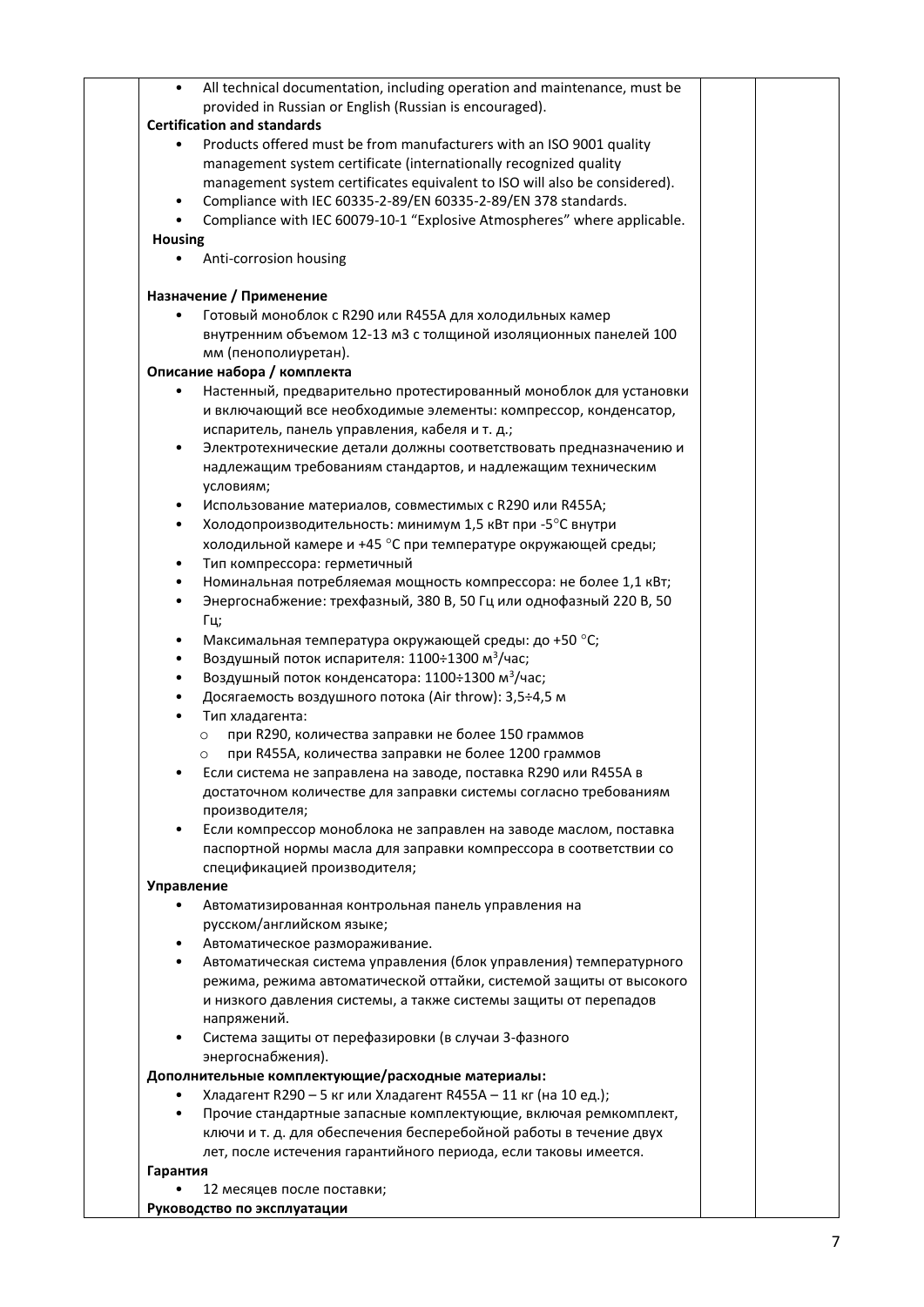| Вся техническая документация, в том числе по эксплуатации и<br>٠<br>техническому обслуживанию должно быть предоставлена на русском<br>или английском языке (на русском языке поощряется).                                                                                                                                                                                            |  |
|--------------------------------------------------------------------------------------------------------------------------------------------------------------------------------------------------------------------------------------------------------------------------------------------------------------------------------------------------------------------------------------|--|
| Сертификация и стандарты                                                                                                                                                                                                                                                                                                                                                             |  |
| Предлагаемые товары должны быть от производителей, с сертификатом<br>٠<br>ISO 9001 системы менеджмента качества (международно-признанные<br>сертификаты систем менеджмента качества, эквивалентных ISO также<br>будут рассмотрены);<br>Соответствие стандартам IEC 60335-2-89/EN 60335-2-89/EN 378<br>Соответствие стандартам IEC 60079-10-1 "Взрывоопасные среды" где<br>применимо; |  |
| Корпус                                                                                                                                                                                                                                                                                                                                                                               |  |
| Антикоррозийный корпус                                                                                                                                                                                                                                                                                                                                                               |  |

## **Delivery Requirements**

| <b>Delivery Requirements</b>                                                 |                                                                                                             |  |  |
|------------------------------------------------------------------------------|-------------------------------------------------------------------------------------------------------------|--|--|
| Delivery date and time                                                       | Bidder shall deliver the goods within 120 days after Contract signature.                                    |  |  |
| <b>Delivery Terms</b><br>(INCOTERMS 2020)                                    | <b>DAP</b>                                                                                                  |  |  |
| <b>Customs clearance</b><br>(must be linked to<br><b>INCOTERM</b>            | $\Box$ Not applicable<br>Shall be done by:<br>$\boxtimes$ UNDP (where applicable)<br>$\Box$ Supplier/bidder |  |  |
|                                                                              | $\Box$ Freight Forwarder                                                                                    |  |  |
| <b>Exact Address(es) of</b><br><b>Delivery Location(s)</b>                   | 39 Ainy Str., Dushanbe, Tajikistan                                                                          |  |  |
| <b>Distribution of shipping</b><br>documents (if using<br>freight forwarder) | n/a                                                                                                         |  |  |
| <b>Packing Requirements</b>                                                  | n/a                                                                                                         |  |  |
| <b>Training on Operations</b><br>and Maintenance                             | n/a                                                                                                         |  |  |
| <b>Warranty Period</b>                                                       | not less than 12 months                                                                                     |  |  |
| After-sales service and<br>local service support<br>requirements             | n/a                                                                                                         |  |  |
| <b>Preferred Mode of</b><br><b>Transport</b>                                 | Land, Air                                                                                                   |  |  |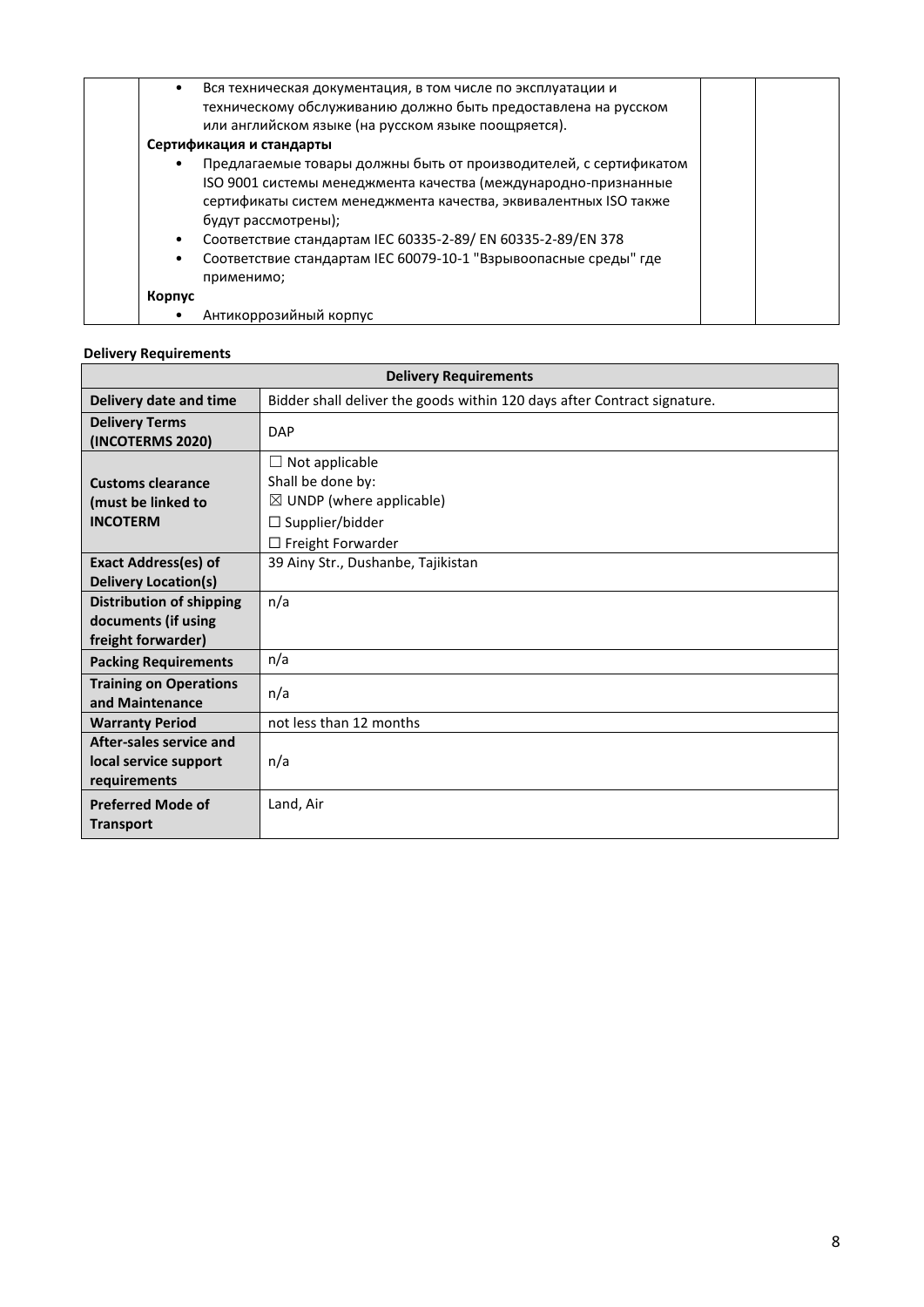## **ANNEX 2: QUOTATION SUBMISSION FORM**

*Bidders are requested to complete this form, including the Company Profile and Bidder's Declaration, sign it and return it as part of their quotation along with Annex 3: Technical and Financial Offer. The Bidder shall fill in this form in accordance with the instructions indicated. No alterations to its format shall be permitted and no substitutions shall be accepted.* 

| Name of Bidder: | Click or tap here to enter text. |                                            |  |
|-----------------|----------------------------------|--------------------------------------------|--|
| RFQ reference:  | 2-2022-RFQ-UNDP-HCFC             | <b>Date:</b> Click or tap to enter a date. |  |

#### **Company Profile**

| <b>Item Description</b>                                                                                                                                                                                                                                                                                    | Detail                                                                                                                                                                                                                                                                                                |
|------------------------------------------------------------------------------------------------------------------------------------------------------------------------------------------------------------------------------------------------------------------------------------------------------------|-------------------------------------------------------------------------------------------------------------------------------------------------------------------------------------------------------------------------------------------------------------------------------------------------------|
| Legal name of bidder or Lead<br>entity for JVs                                                                                                                                                                                                                                                             | Click or tap here to enter text.                                                                                                                                                                                                                                                                      |
| Legal Address, City, Country                                                                                                                                                                                                                                                                               | Click or tap here to enter text.                                                                                                                                                                                                                                                                      |
| Website                                                                                                                                                                                                                                                                                                    | Click or tap here to enter text.                                                                                                                                                                                                                                                                      |
| Year of Registration                                                                                                                                                                                                                                                                                       | Click or tap here to enter text.                                                                                                                                                                                                                                                                      |
| Legal structure                                                                                                                                                                                                                                                                                            | Choose an item.                                                                                                                                                                                                                                                                                       |
| Are you a UNGM registered<br>vendor?                                                                                                                                                                                                                                                                       | $\Box$ Yes $\Box$ No<br>If yes, insert UNGM Vendor Number                                                                                                                                                                                                                                             |
| <b>Quality Assurance Certification</b><br>(e.g., ISO 9000 or Equivalent) (If<br>yes, provide a Copy of the valid<br>Certificate):                                                                                                                                                                          | $\Box$ Yes $\Box$ No                                                                                                                                                                                                                                                                                  |
| Does your Company hold any<br>accreditation such as ISO 14001<br>or ISO 14064 or equivalent related<br>to the environment? (If yes,<br>provide a Copy of the valid<br>Certificate):                                                                                                                        | $\Box$ Yes $\Box$ No                                                                                                                                                                                                                                                                                  |
| Does your Company have a<br>written Statement of its<br>Environmental Policy? (If yes,<br>provide a Copy)                                                                                                                                                                                                  | $\Box$ Yes $\Box$ No                                                                                                                                                                                                                                                                                  |
| Does your organization<br>demonstrate significant<br>commitment to sustainability<br>through some other means, for<br>example internal company policy<br>documents on women<br>empowerment, renewable<br>energies or membership of trade<br>institutions promoting such issues<br>(If yes, provide a Copy) | $\Box$ Yes $\Box$ No                                                                                                                                                                                                                                                                                  |
| Is your company a member of the<br><b>UN Global Compact</b>                                                                                                                                                                                                                                                | $\Box$ Yes $\Box$ No                                                                                                                                                                                                                                                                                  |
| <b>Bank Information</b>                                                                                                                                                                                                                                                                                    | Bank Name: Click or tap here to enter text.<br>Bank Address: Click or tap here to enter text.<br>IBAN: Click or tap here to enter text.<br>SWIFT/BIC: Click or tap here to enter text.<br>Account Currency: Click or tap here to enter text.<br>Bank Account Number: Click or tap here to enter text. |
|                                                                                                                                                                                                                                                                                                            | Previous relevant experience: 3 contracts                                                                                                                                                                                                                                                             |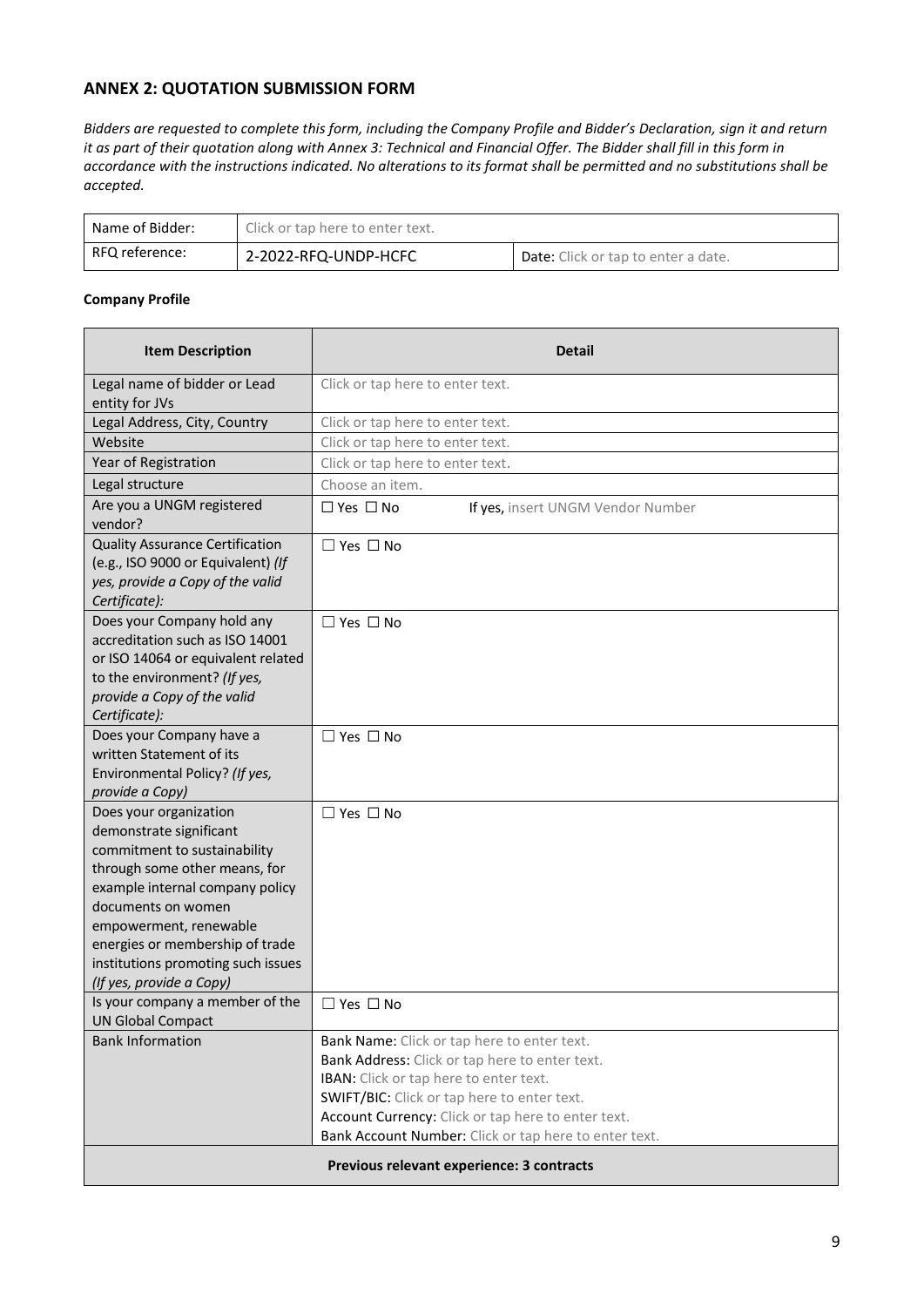| Name of previous<br>contracts | <b>Client &amp; Reference</b><br><b>Contact Details</b><br>including e-mail | <b>Contract</b><br><b>Value</b> | <b>Period of activity</b> | <b>Types of activities</b><br>undertaken |
|-------------------------------|-----------------------------------------------------------------------------|---------------------------------|---------------------------|------------------------------------------|
|                               |                                                                             |                                 |                           |                                          |
|                               |                                                                             |                                 |                           |                                          |
|                               |                                                                             |                                 |                           |                                          |

#### **Bidder's Declaration**

| Yes    | No     |                                                                                                                                                                                                                                                                                                                                                                                                                                                                                                                                                                                              |
|--------|--------|----------------------------------------------------------------------------------------------------------------------------------------------------------------------------------------------------------------------------------------------------------------------------------------------------------------------------------------------------------------------------------------------------------------------------------------------------------------------------------------------------------------------------------------------------------------------------------------------|
| $\Box$ | $\Box$ | Requirements and Terms and Conditions: I/We have read and fully understand the RFQ, including the<br>RFQ Information and Data, Schedule of Requirements, the General Conditions of Contract, and any<br>Special Conditions of Contract. I/we confirm that the Bidder agrees to be bound by them.                                                                                                                                                                                                                                                                                             |
| $\Box$ | □      | I/We confirm that the Bidder has the necessary capacity, capability, and necessary licenses to fully meet<br>or exceed the Requirements and will be available to deliver throughout the relevant Contract period.                                                                                                                                                                                                                                                                                                                                                                            |
| $\Box$ | □      | Ethics: In submitting this Quote I/we warrant that the bidder: has not entered any improper, illegal,<br>collusive, or anti-competitive arrangements with any Competitor; has not directly or indirectly<br>approached any representative of the Buyer (other than the Point of Contact) to lobby or solicit<br>information in relation to the RFQ; has not attempted to influence, or provide any form of personal<br>inducement, reward, or benefit to any representative of the Buyer.                                                                                                    |
| $\Box$ | □      | I/We confirm to undertake not to engage in proscribed practices, , or any other unethical practice, with<br>the UN or any other party, and to conduct business in a manner that averts any financial, operational,<br>reputational or other undue risk to the UN and we have read the United Nations Supplier Code of<br>Conduct:https://www.un.org/Depts/ptd/about-us/un-supplier-code-conduct and acknowledge that it<br>provides the minimum standards expected of suppliers to the UN.                                                                                                   |
| $\Box$ | $\Box$ | Conflict of interest: I/We warrant that the bidder has no actual, potential, or perceived Conflict of<br>Interest in submitting this Quote or entering a Contract to deliver the Requirements. Where a Conflict<br>of Interest arises during the RFQ process the bidder will report it immediately to the Procuring<br>Organization's Point of Contact.                                                                                                                                                                                                                                      |
| $\Box$ | $\Box$ | Prohibitions, Sanctions: I/We hereby declare that our firm, its affiliates or subsidiaries or employees,<br>including any JV/Consortium members or subcontractors or suppliers for any part of the contract is not<br>under procurement prohibition by the United Nations, including but not limited to prohibitions derived<br>from the Compendium of United Nations Security Council Sanctions Lists and have not been suspended,<br>debarred, sanctioned or otherwise identified as ineligible by any UN Organization or the World Bank<br>Group or any other international Organization. |
| $\Box$ | $\Box$ | Bankruptcy: I/We have not declared bankruptcy, are not involved in bankruptcy or receivership<br>proceedings, and there is no judgment or pending legal action against them that could impair their<br>operations in the foreseeable future.                                                                                                                                                                                                                                                                                                                                                 |
| $\Box$ | $\Box$ | Offer Validity Period: I/We confirm that this Quote, including the price, remains open for acceptance<br>for the Offer Validity.                                                                                                                                                                                                                                                                                                                                                                                                                                                             |
| $\Box$ | $\Box$ | I/We understand and recognize that you are not bound to accept any Quotation you receive, and we<br>certify that the goods offered in our Quotation are new and unused.                                                                                                                                                                                                                                                                                                                                                                                                                      |
| $\Box$ | $\Box$ | By signing this declaration, the signatory below represents, warrants, and agrees that he/she has been<br>authorized by the Organization/s to make this declaration on its/their behalf.                                                                                                                                                                                                                                                                                                                                                                                                     |

Signature: \_

Name: Click or tap here to enter text.<br>Title: Click or tap here to enter text.

Title: Click or tap here to enter text.<br>Date: Click or tap to enter a date.

Click or tap to enter a date.

┑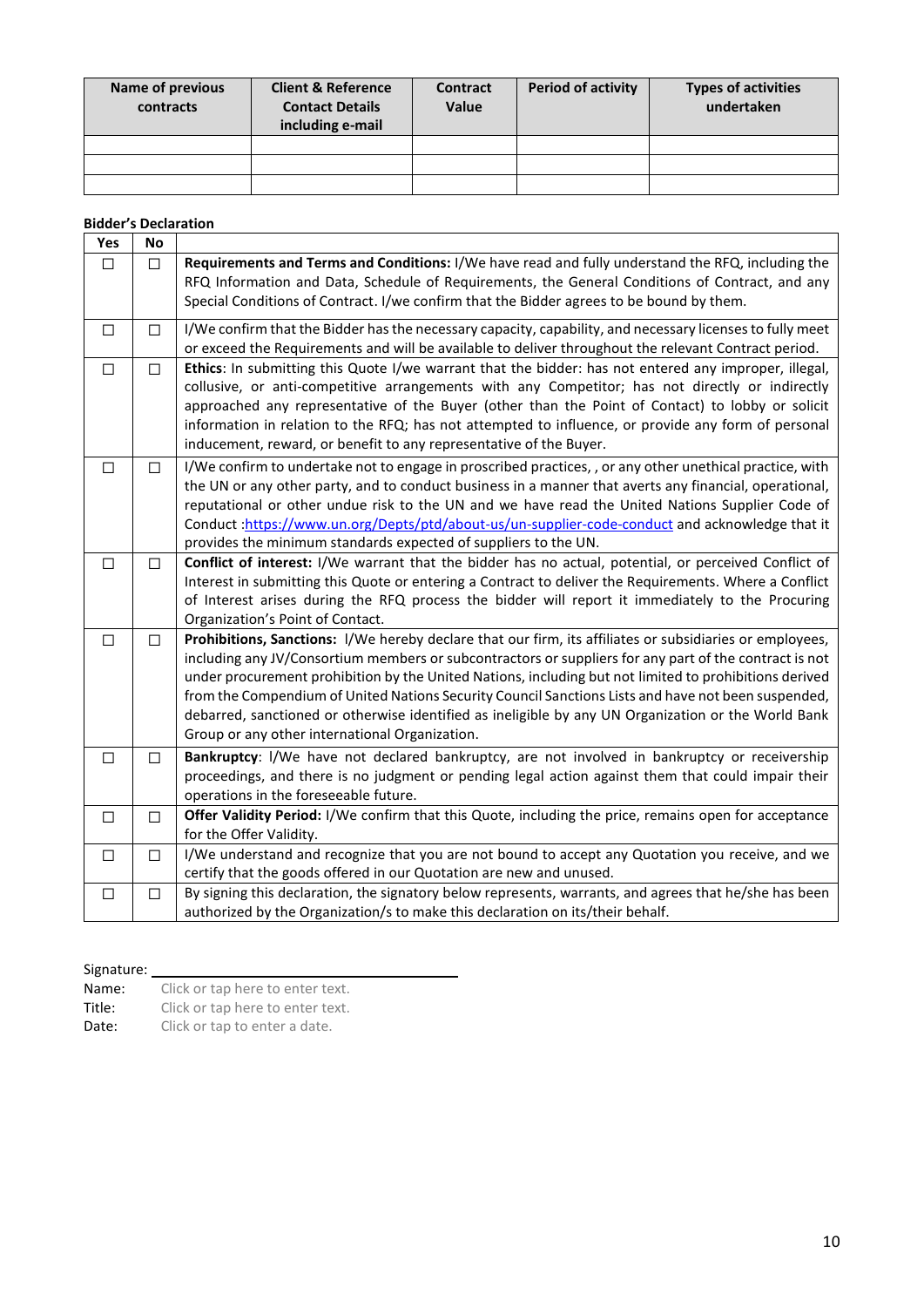## **ANNEX 3: TECHNICAL AND FINANCIAL OFFER - GOODS**

*Bidders are requested to complete this form, sign it, and return it as part of their bid along with Annex 2: Quotation Submission Form. The Bidder shall fill in this form in accordance with the instructions indicated. No alterations to its format shall be permitted and no substitutions shall be accepted.*

| Name of Bidder: | Click or tap here to enter text. |                                            |  |
|-----------------|----------------------------------|--------------------------------------------|--|
| RFQ reference:  | 2-2022-RFQ-UNDP-HCFC             | <b>Date:</b> Click or tap to enter a date. |  |

#### **TABLE 1: Offer to supply Goods Compliant with Technical Specifications and Requirements. ТАБЛИЦА 1: Предложение на поставку товаров, соответствующих техническим характеристикам и требованиям**

| <b>Currency of the Quotation:</b> Click or tap here to enter text.<br><b>INCOTERMS:</b> Click or tap here to enter text. |                                                                                                                                                                                                                                                                                                                                     |                  |         |            |                    |
|--------------------------------------------------------------------------------------------------------------------------|-------------------------------------------------------------------------------------------------------------------------------------------------------------------------------------------------------------------------------------------------------------------------------------------------------------------------------------|------------------|---------|------------|--------------------|
| <b>Item</b><br><b>No</b>                                                                                                 | <b>Description</b>                                                                                                                                                                                                                                                                                                                  | <b>UOM</b>       | Qty     | Unit price | <b>Total price</b> |
| $\mathbf{1}$<br>2.                                                                                                       | MEDIUM-TEMPERATURE<br>MONOBLOCK/REFRIGERATION UNIT ASSEMBLY ON<br>R290 or R455A, FOR REFRIGERATION CHAMBERS<br>СРЕДНЕТЕМПЕРАТУРНЫЙ<br>МОНОБЛОК/ХОЛОДИЛЬНЫЙ АГРЕГАТ В СБОРЕ НА<br>R290 или R455A, ДЛЯ ХОЛОДИЛЬНЫХ КАМЕР<br>Refrigerant R290 - 5 kg or Refrigerant R455A - 11 kg<br>Хладагент R290 - 5 кг или Хладагент R455A - 11 кг | Set<br>Container | 10<br>1 |            |                    |
| <b>Total Price</b>                                                                                                       |                                                                                                                                                                                                                                                                                                                                     |                  |         |            |                    |
| <b>Transportation Price</b>                                                                                              |                                                                                                                                                                                                                                                                                                                                     |                  |         |            |                    |
| Insurance Price                                                                                                          |                                                                                                                                                                                                                                                                                                                                     |                  |         |            |                    |
| Other Charges (specify)                                                                                                  |                                                                                                                                                                                                                                                                                                                                     |                  |         |            |                    |
| Total Final and All-inclusive Price (indicate currency)                                                                  |                                                                                                                                                                                                                                                                                                                                     |                  |         |            |                    |

#### **Compliance with Requirements**

|                                       | <b>You Responses</b>   |                            |                                                        |
|---------------------------------------|------------------------|----------------------------|--------------------------------------------------------|
|                                       | Yes, we will<br>comply | No, we<br>cannot<br>comply | If you cannot comply, pls. indicate<br>counter - offer |
| Minimum Technical Specifications      | □                      | □                          | Click or tap here to enter text.                       |
| Delivery Term                         | □                      | ⊔                          | Click or tap here to enter text.                       |
| Delivery Lead Time                    | □                      | □                          | Click or tap here to enter text.                       |
| Warranty and After-Sales Requirements | $\Box$                 | □                          | Click or tap here to enter text.                       |
| Validity of Quotation                 | П                      | □                          | Click or tap here to enter text.                       |
| Payment terms                         | П                      | П                          | Click or tap here to enter text.                       |
| Other requirements [pls. specify]     | □                      | □                          | Click or tap here to enter text.                       |

### **Other Information:**

| Estimated weight/volume/dimension of the<br>Consignment: | Click or tap here to enter text. |
|----------------------------------------------------------|----------------------------------|
| Country/ies of Origin:                                   | Click or tap here to enter text. |
| (if export licence required this must be submitted       |                                  |
| <i>if awarded the contract</i> )                         |                                  |